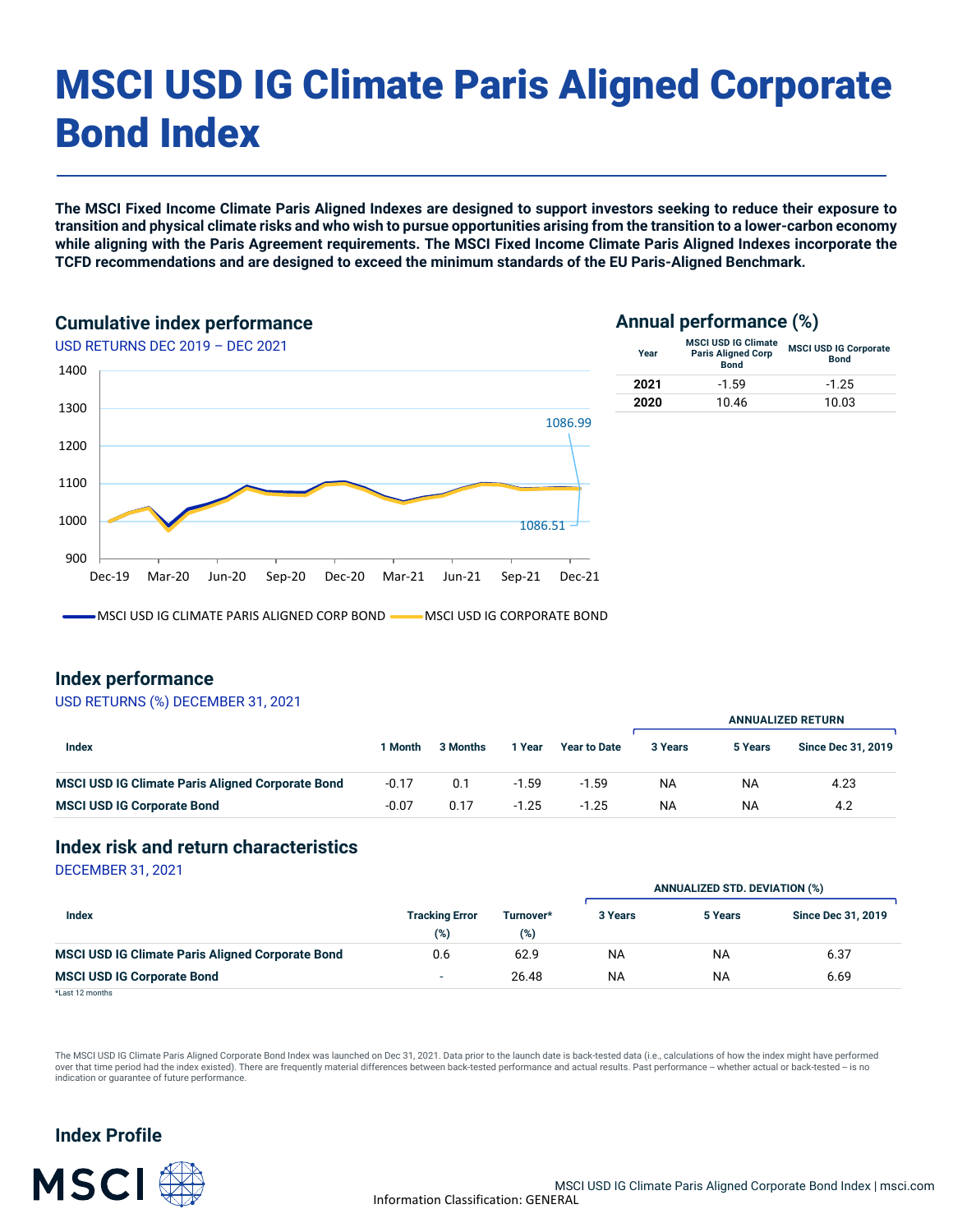| <b>Maturity</b> | # of<br>securities | # of issuers | <b>Market</b><br><b>Value USD</b><br>(MM) | Coupon* | Price* | <b>Yield to</b><br>Worst | <b>Effective</b><br><b>Duration</b> | <b>Effective</b><br><b>Convexity</b> | 0AS**<br>(bps) | Weighted<br><b>Credit</b><br>Rating |
|-----------------|--------------------|--------------|-------------------------------------------|---------|--------|--------------------------|-------------------------------------|--------------------------------------|----------------|-------------------------------------|
| 0-3 Years       | 378                | 156          | 5501.04                                   | 2.54    | 102.65 | 1.02                     | 1.73                                | 0.00                                 | 37.56          | A-                                  |
| 3-5 Years       | 389                | 177          | 5730.58                                   | 2.70    | 103.89 | 1.57                     | 3.50                                | 0.15                                 | 48.69          | А-                                  |
| 5-7 Years       | 235                | 133          | 3581.71                                   | 2.99    | 105.47 | 1.89                     | 4.92                                | 0.29                                 | 63.07          | А-                                  |
| 7-10 Years      | 351                | 196          | 5429.03                                   | 2.90    | 103.90 | 2.28                     | 7.09                                | 0.61                                 | 83.67          | А-                                  |
| 10-20 Years     | 225                | 103          | 3795.33                                   | 3.97    | 113.15 | 2.68                     | 10.63                               | 1.53                                 | 105.58         | А-                                  |
| 20+ Years       | 405                | 142          | 6725.55                                   | 3.95    | 114.55 | 3.05                     | 16.82                               | 3.98                                 | 114.96         | А-                                  |
| Aggregate       | 1983               | 326          | 30763.24                                  | 3.14    | 107.10 | 2.10                     | 7.76                                | 1.22                                 | 95.70          | А-                                  |

\* Par Weighted \*\* Effective Duration Weighted

# **Credit Rating Break Down <b>ESG Metrics**



|                                                 | <b>MSCI USD IG</b><br><b>Climate Paris</b><br>Aligned<br><b>Corporate Bond</b> | <b>MSCI USD IG</b><br><b>Corporate Bond</b> |
|-------------------------------------------------|--------------------------------------------------------------------------------|---------------------------------------------|
| <b>Controversial Weapons (%)</b>                | 0                                                                              | 0.02                                        |
| <b>ESG</b> score                                | 6.38                                                                           | 6.23                                        |
| <b>Environmental Pillar Score</b>               | 6.92                                                                           | 6.4                                         |
| <b>Extreme Weather Climate</b><br>VaR           | $-0.28$                                                                        | $-0.57$                                     |
| <b>Fossil Fuel Reserves (%)</b>                 | 0                                                                              | 0.06                                        |
| <b>Governance Pillar Score</b>                  | 5.06                                                                           | 4.98                                        |
| Green Bonds (%)                                 | 0.01                                                                           | 0.01                                        |
| Green Revenues (%)                              | 5.45                                                                           | 2.76                                        |
| <b>Social Pillar Score</b>                      | 4.84                                                                           | 4.73                                        |
| Tobacco (%)                                     | <sup>0</sup>                                                                   | 0.01                                        |
| <b>Very Severe Controversies</b>                | 0                                                                              | 0.05                                        |
| WACI (Scope 1+2) (t<br>CO2e/\$M Sales)          | 47.4                                                                           | 147.18                                      |
| <b>WACI (Scope 1+2+3) (t</b><br>CO2e/\$M Sales) | 423.86                                                                         | 885.35                                      |

# **Top 5 Securities**

| <b>Security Name</b>                  | Currency | Index Weight (%) | Parent Index Weight (%) | <b>Sector</b> | <b>Security Credit Rating</b> |
|---------------------------------------|----------|------------------|-------------------------|---------------|-------------------------------|
| GE 4.418% Sr MTN Due 2035             | USD      | 0.26             | 0.17                    | Industrials   | BBB+                          |
| <b>DLR 3.70% Sr Guar Nts Due 2027</b> | USD      | 0.22             | 0.02                    | Real Estate   | <b>BBB</b>                    |
| DLR 3.60% Sr Nts Guar Due 2029        | USD      | 0.2              | 0.02                    | Real Estate   | <b>BBB</b>                    |
| GE 6.75% Globl Fxd Rt MTN Ser A 2032  | USD      | 0.19             | 0.07                    | Industrials   | BBB+                          |
| <b>CVS 5.05% Sr Nts Due 2048</b>      | USD      | 0.19             | 0.21                    | Healthcare    | <b>BBB</b>                    |

# **Top 5 Issuers**

| <b>Issuer Name</b>             | Index Weight (%) | Parent Index Weight (%) | <b>Sector</b>     |
|--------------------------------|------------------|-------------------------|-------------------|
| <b>GOLDMAN SACHS GROUP INC</b> | 3.09             | 2.2                     | <b>Financials</b> |
| <b>MORGAN STANLEY</b>          | 3.07             | 2.31                    | <b>Financials</b> |
| <b>BANK OF AMERICA CORP</b>    | 3.06             | 3.6                     | <b>Financials</b> |
| <b>JPMORGAN CHASE &amp; CO</b> | 2.48             | 3.21                    | <b>Financials</b> |
| <b>ORACLE CORP</b>             | 2.11             | 1.51                    | Info Tech         |

# **Sector Weights**